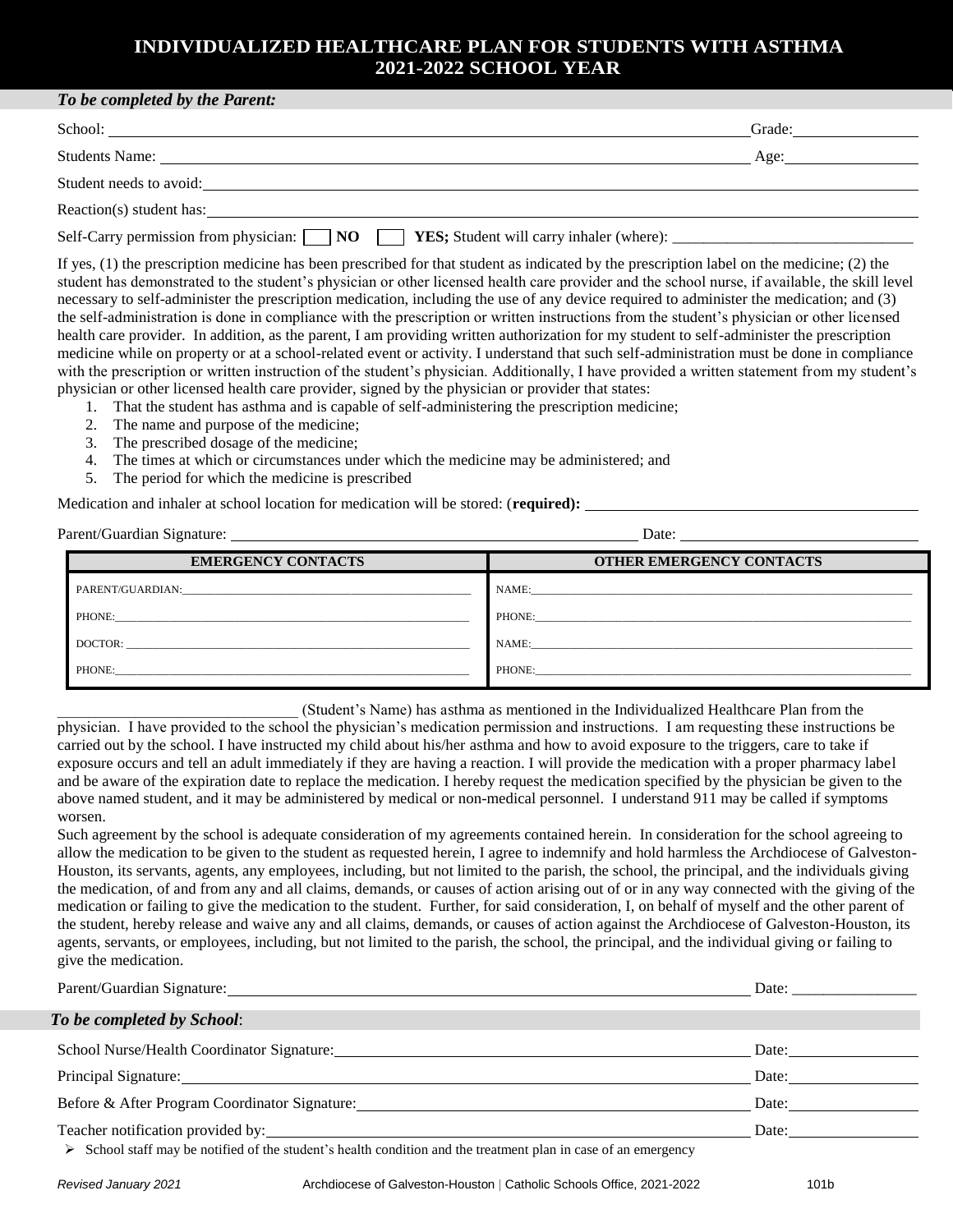# **INDIVIDUALIZED HEALTHCARE PLAN FOR STUDENTS WITH ASTHMA**

**2021-2022 SCHOOL YEAR**

| To be completed by Physician:                                                                                                                                                                                                                                                                                                                                                                    |                                                 |                                                                                                                                                                                                                                                                                                                                                                                  |                                                               |                                                                                                                                                                                                                                                                                                                                                                                                            |  |  |
|--------------------------------------------------------------------------------------------------------------------------------------------------------------------------------------------------------------------------------------------------------------------------------------------------------------------------------------------------------------------------------------------------|-------------------------------------------------|----------------------------------------------------------------------------------------------------------------------------------------------------------------------------------------------------------------------------------------------------------------------------------------------------------------------------------------------------------------------------------|---------------------------------------------------------------|------------------------------------------------------------------------------------------------------------------------------------------------------------------------------------------------------------------------------------------------------------------------------------------------------------------------------------------------------------------------------------------------------------|--|--|
| Student's Name: <u>Containing the School</u> Date of birth: Containing School: Containing School:                                                                                                                                                                                                                                                                                                |                                                 |                                                                                                                                                                                                                                                                                                                                                                                  |                                                               | Grade:                                                                                                                                                                                                                                                                                                                                                                                                     |  |  |
| $\Box$ Mild persistent<br>$\Box$ Moderate persistent $\Box$ Severe persistent<br><b>Asthma Severity:</b><br>$\Box$ Intermittent                                                                                                                                                                                                                                                                  |                                                 |                                                                                                                                                                                                                                                                                                                                                                                  |                                                               |                                                                                                                                                                                                                                                                                                                                                                                                            |  |  |
| $\Box$ Air Pollution $\Box$ Animals<br>Asthma symptoms are triggered by:<br>$\Box$ Illness<br>$\Box$ Pollen<br>$\Box$ Smoke<br>$\Box$ Molds<br>$\Box$ Exercise<br>$\Box$ Cold Air                                                                                                                                                                                                                |                                                 |                                                                                                                                                                                                                                                                                                                                                                                  |                                                               |                                                                                                                                                                                                                                                                                                                                                                                                            |  |  |
|                                                                                                                                                                                                                                                                                                                                                                                                  |                                                 |                                                                                                                                                                                                                                                                                                                                                                                  |                                                               |                                                                                                                                                                                                                                                                                                                                                                                                            |  |  |
| <b>Physical Education/Recess Plan (check all that apply)</b><br>$\Box$ Attempt participation normally. If signs/symptoms occur stop activity and send to nurse.<br>$\Box$ Not to participate in extensive running /jumping, but may walk or do other non-exertive activity.<br>$\Box$ Not to participate in physical activity at specials or recess during periods of exacerbation.              |                                                 |                                                                                                                                                                                                                                                                                                                                                                                  |                                                               |                                                                                                                                                                                                                                                                                                                                                                                                            |  |  |
| G.<br><b>Asthma Symptoms</b><br>R<br>• No Cough, wheeze or shortness of breath<br>Е<br>• Able to do all normal activities including<br>Е<br>exercise and play<br>• No need for quick relief medications for<br>N<br>symptoms<br><b>TREATMENT CHECK BELOW:</b><br>z<br>O<br>Use inhaler before exercise/activity then<br>participate normally.<br>N<br>Puffs every<br>Е<br>Other Medication:<br>п | Ÿ<br>Е<br>O<br>W<br>z<br>$\mathbf{o}$<br>N<br>Е | SpO <sub>2</sub><br><b>Asthma Symptoms</b><br>• Coughing, wheezing, shortness of breath,<br>or chest tightness<br>• Using quick relief medication more than<br>usual<br>• Can do some but not all of usual activities<br>• Asthma night time symptoms<br><b>TREATMENT CHECK BELOW:</b><br><b>D</b> Inhaler ________Puffs every ______<br><b>D</b> Nebulizer<br>Other Medication: | $\mathbb{R}$<br>E<br>D<br>$\mathbb{Z}$<br>$\Omega$<br>N.<br>E | <b>FOR ANY OF THESE ASTHMA SYMPTOMS!</b><br>Medication unavailable or not working<br>Chest/neck pulling in<br>Difficulty walking or talking<br><b>CALL</b><br>Getting worse not better<br>911<br>Breathing hard and fast<br>Lips or fingernails blue<br>Hunched over to breathe<br>п.<br><b>TREATMENT CHECK BELOW:</b><br>□ Inhaler __________Puffs every __________<br><b>Other Medication:</b><br>$\Box$ |  |  |
|                                                                                                                                                                                                                                                                                                                                                                                                  |                                                 |                                                                                                                                                                                                                                                                                                                                                                                  |                                                               | *ALERT EMERGENCY CONTACTS                                                                                                                                                                                                                                                                                                                                                                                  |  |  |

#### **MEDICATION/DOSAGE SELF-CARRY/SELF-ADMINISTER**

| . .=====. = <del>.</del> <i>, =</i> |           | ---- --------------------- |                  |                                                                                                                                                   |  |
|-------------------------------------|-----------|----------------------------|------------------|---------------------------------------------------------------------------------------------------------------------------------------------------|--|
| <b>Name of Medication</b>           |           | When to give medication    |                  | <b>NO</b><br>YES<br>Student may SELF-CARRY Inhaler                                                                                                |  |
| Dosage                              | Frequency | May repeat                 |                  |                                                                                                                                                   |  |
|                                     |           | times in                   | minute intervals | <b>NO</b><br>YES<br>Student may SELF-ADMINISTER Inhaler                                                                                           |  |
| Name of Medication                  |           | When to give medication    |                  | The above student has demonstrated the<br><b>Physician initial:</b><br>proper use of his/her rescue inhaler. I have instructed the student in the |  |
| Dosage                              | Frequency | May repeat                 |                  | correct and responsible use and confirm that the student is capable of                                                                            |  |
|                                     |           | times in                   | minute intervals | carrying and administering the prescribed rescue inhaler.                                                                                         |  |

**PHYSICIAN SIGNATURE PHYSICIAN PRINTED NAME OFFICE PHONE DATE**